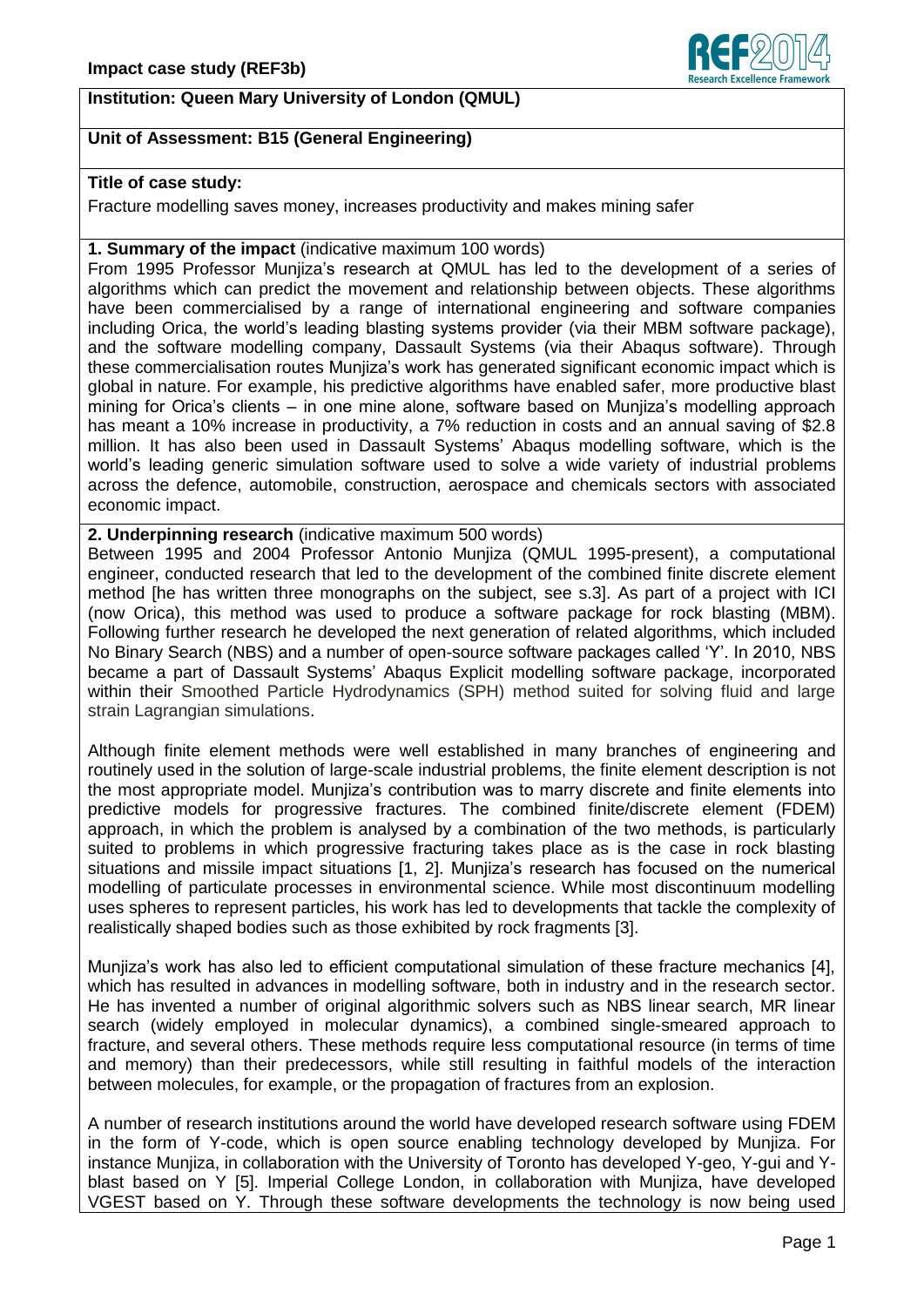

across a variety of industrial sectors, such as mining, petroleum, mineral processing and aerospace. Further, several government labs in the USA are pursuing research based on Munjiza's FDEM.

**3. References to the research** (indicative maximum of six references)

- 1. Munjiza, A., Andrews, K.R.F. (1998). NBS contact detection algorithm for bodies of similar size. *Int. J. Num. Methods Eng.*, 43, 131-149.
- 2. Munjiza, A., Andrews, K.R.F (2000). Penalty Function Method for Combined Finite-Discrete Element Systems Comprising Large Number of Separate Bodies. *International Journal for Numerical Methods in Engineering*, 49 (11), pp. 1377-1396
- 3. Latham, J.-P., Munjiza, A. (2004). The Modelling of Particle Systems with Real Shapes. *Philosophical Transactions of the Royal Society A: Mathematical, Physical and Engineering Sciences*, 362 (1822), pp. 1953-1972.
- 4. Rougier, E., Munjiza, A., John, N.W.M. (2004). Numerical Comparison of Some Explicit Time Integration Schemes Used in DEM, FEM/DEM and Molecular Dynamics. *International Journal for Numerical Methods in Engineering*, 61 (6), pp. 856-879.
- 5. Mahabadi, O. K.; Grasselli, G.; Munjiza, A. (2010). Y-GUI: A graphical user interface and preprocessor for the combined finite-discrete element code, Y2D, incorporating material heterogeneity. *Computers & Geosciences*, 36, pp. 241-252.

**4. Details of the impact** (indicative maximum 750 words)

Munjiza's fracture modelling algorithms are used to develop predictive simulation software for a wide range of industries including the defence, automobile, construction, aerospace and chemicals industries. But they have generated greatest impact in the global mining industry, where his research into finite and discrete element modelling (FDEM) results in more accurate and detailed predictions of blast mechanics, which are computationally tractable. Predictive software based on Munjiza's algorithms has generated commercial and economic impact for major mining companies through increased productivity, a reduction in extraction costs resulting in enhanced profitability for the companies and reduced commodity price for customers. Further, the safety of the process is improved, delivering benefit to employees working within the mine.

## **Software used in the mining industry to accurately predict blasting**

Munjiza's fracture modelling methods are widely used in the multi-billion dollar global mining and extraction industries. Many engineering and extraction activities are "one-shot" opportunities that, if they go wrong, cannot be repeated. Take, for example, the blasting of a rock face in open cut mining. The resulting fragments of ore must be within a certain range of sizes if they are to be suitable for onward processing. Until the introduction of the FDEM modelling approach, the development of a blast design (placing and timing charges of explosives so that the resulting explosion creates the desired pattern of fractures) was impossible to predict accurately. Munjiza's algorithms, based on his FDEM methods, have enabled the development of modelling software, which can predict the result of explosions in both time and space with sufficient accuracy that it can be used to design highly productive and safer blasts, for example via Orica's MBM package and Abaqus Explicit modelling software used by Coffey Mining.

## **Orica and the MBM package**

Orica is a leading multinational corporation that has more than 15,000 employees and an annual revenue in 2010 of \$6.5 billion. The company provides commercial blasting systems, mining and tunneling support systems in more than 50 countries worldwide. Orica's Mining Services Division is the world's largest single supplier of commercial explosives and blasting systems to the mining, quarrying and infrastructure sectors.

Orica is able to provide accurate blast designs for their customers worldwide using their Mechanistic Blasting Model (MBM) package, which is based on Munjiza's algorithm [Section 5, source 1]. This is provided as standard for all of their open-cut metal, coal and quarrying customers in Australia, Asia, Europe, the Middle East, Africa, North America and Latin America. As an example of how Orica uses the MBM package, the Eastern Creek site in Woolombi, Australia has a complex geology that had led to less output and greater costs than the mine's owners were happy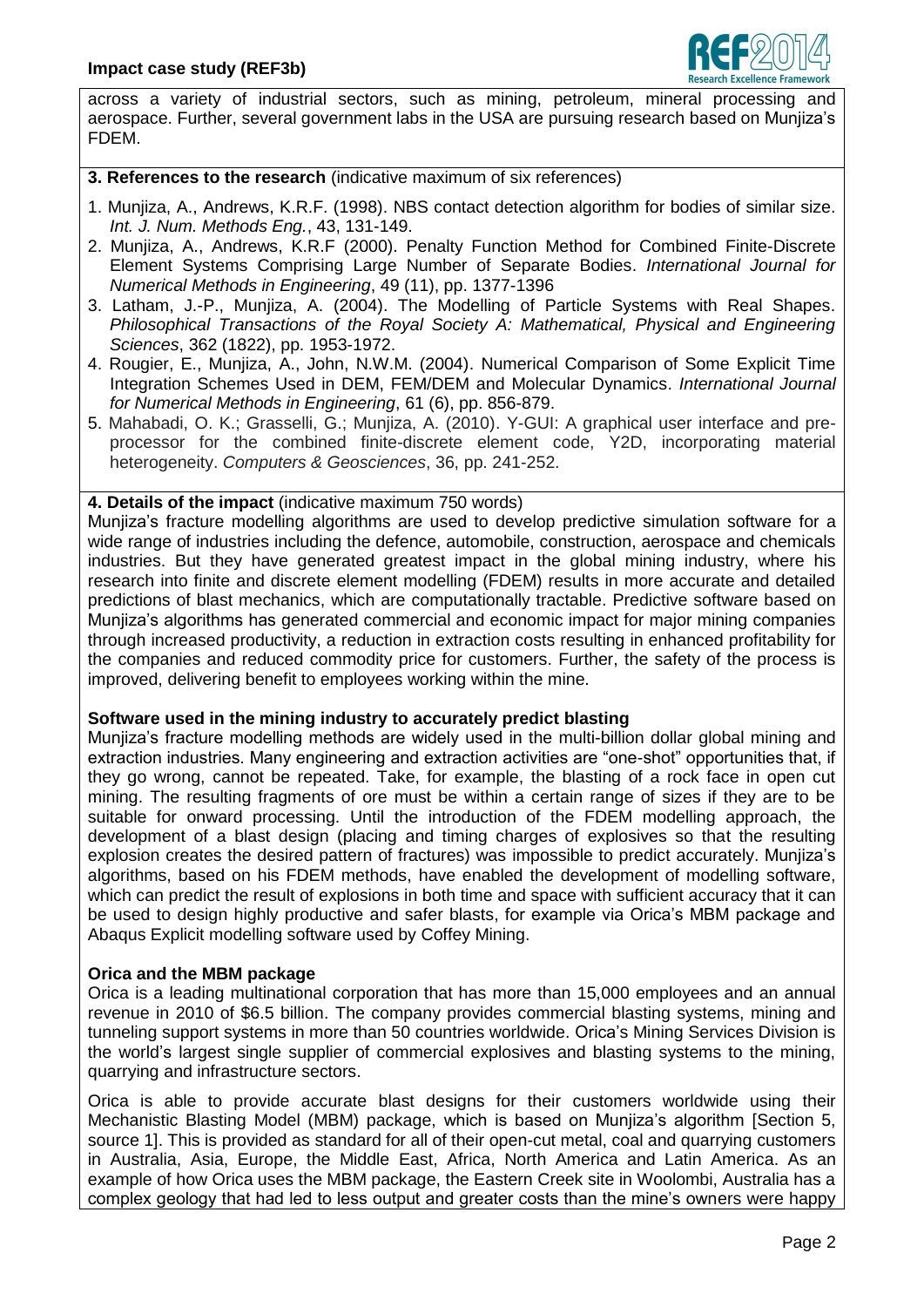## **Impact case study (REF3b)**



with. When Munjiza's approach was introduced by Orica at this site, it led to an increase in dragline productivity by 10%, a reduction in drill and blast costs at Eastern Creek of 7% and an annual saving of \$2.8 million [Section 5, source 2]. Elsewhere in Australia, in Hunter Valley, Orica were faced with the challenge of blasting in an area that contained high-voltage power lines. The blast designers needed to accurately predict the impact of the blast in order to ensure that the power lines weren't damaged because this risked causing a blackout in a major city less than 40 miles away. They used the MBM software to predict the effect of the blast and to ensure that the power lines would not be brought down by the explosions [Section 5, source 3].

#### **Use of the NBS algorithm in Abaqus software**

Munjiza's NBS algorithm solver is used in Dassault Systèmes' Abaqus Explicit modelling software package, the world's leading generic simulation software [Section 5, sources 4,5]. The incorporation of the NBS algorithm into Abaqus has delivered economic/commercial impact both to Dassault Systèmes and to their customers, who use the software to solve engineering problems and improve their business competitiveness. The incorporation of the NBS solver within the Smoothed Particle Hydrodynamics (SPH) method in Abaqus Explicit 6.11 improves the functionality of the software and helps ensure competitive advantage of Dassault Systèmes as market leader with associated direct economic impact.

Dassault Systèmes S.A. provide several case studies relating to the economic impact their customers have obtained through the use of the NBS solver within the Abaqus Explicit package (see section 5). For example, this Abaqus Explicit software is used by Coffey Mining, a specialist consultancy to the international mining sector. The principal engineer for Coffey Mining, says that the modelling approach based on Munjiza's work allows them to "answer a number of questions simultaneously, [allowing Coffey] to work on the complete 3D mine geometry." This cuts down on the time spent creating models and leads to more accurate predictions [Section 5, source 6].

Eni S.p.A. is a multinational oil and gas consultancy that advises its clients on ways to better manage the lifespans of oil and gas fields. They use the modelling techniques developed by Munjiza within the Abaqus Explicit software to ensure that reservoirs of fossil fuels are managed as sustainably as possible [Section 5, source 7]. "It used to take almost two months to complete a single model suitable for running," says Silvia Monaco, geomechanical engineer in the petroleum engineering department of Eni E&P headquarters. "Now we can build a model in only four weeks… Moreover, the new iterative solver implementation provides a strong reduction in computational times and memory usage that further speeds up the execution of the study."

Abaqus Explicit predictive simulation software has a wide range of other applications including predicting ballistic impact in the defence industry, crashworthiness in car manufacturing, and other uses in the construction, aerospace and chemicals industries. It is expected that the latest combined finite discrete element method as described in three monographs will become an integral part of a number of generic and application-specific software packages, thus further improving productivity, reducing cost, increasing safety and leading to a better environment.

# **5. Sources to corroborate the impact** (indicative maximum of 10 references)

- 1. Blasting Technician, Orica Mining Services. Aspect corroborated: Software used in the mining industry to accurately predict blasting & Orica and the MBM package
- 2. Also see improved mining efficiency using MBM package: www.oricaminingservices.com/uploads/Fragmentation/Open cut/100064 Case Study ABT [Smashing PerformanceNewlands Eastern Creek\\_English.pdf](http://www.oricaminingservices.com/uploads/Fragmentation/Open%20cut/100064_Case%20Study_ABT%20Smashing%20PerformanceNewlands%20Eastern%20Creek_English.pdf)
- 3. Also see MBM package used to avoid power lines during blasting: [www.oricaminingservices.com/au/en/page/independent\\_pages/open\\_cut\\_vibration\\_manag](http://www.oricaminingservices.com/au/en/page/independent_pages/open_cut_vibration_management) [ement](http://www.oricaminingservices.com/au/en/page/independent_pages/open_cut_vibration_management)
- 4. Engineering Specialist, Automotive Industry at Dassault Systemes. Aspect corroborated: Use of the NBS algorithm in Abaqus software
- 5. Munjiza algorithm incorporated into Abaqus Explicit modelling software package: <http://iwcmm22.jhu.edu/MS2-1.html>
- 6. Coffey Mining uses Abaqus for geomechanical modelling: [www.3ds.com/company/customer-](http://http/www.3ds.com/company/customer-stories/details/customers/coffeymining/single/1105/?cHash=d136b8a20956be0c363f97cbb7d67e04)